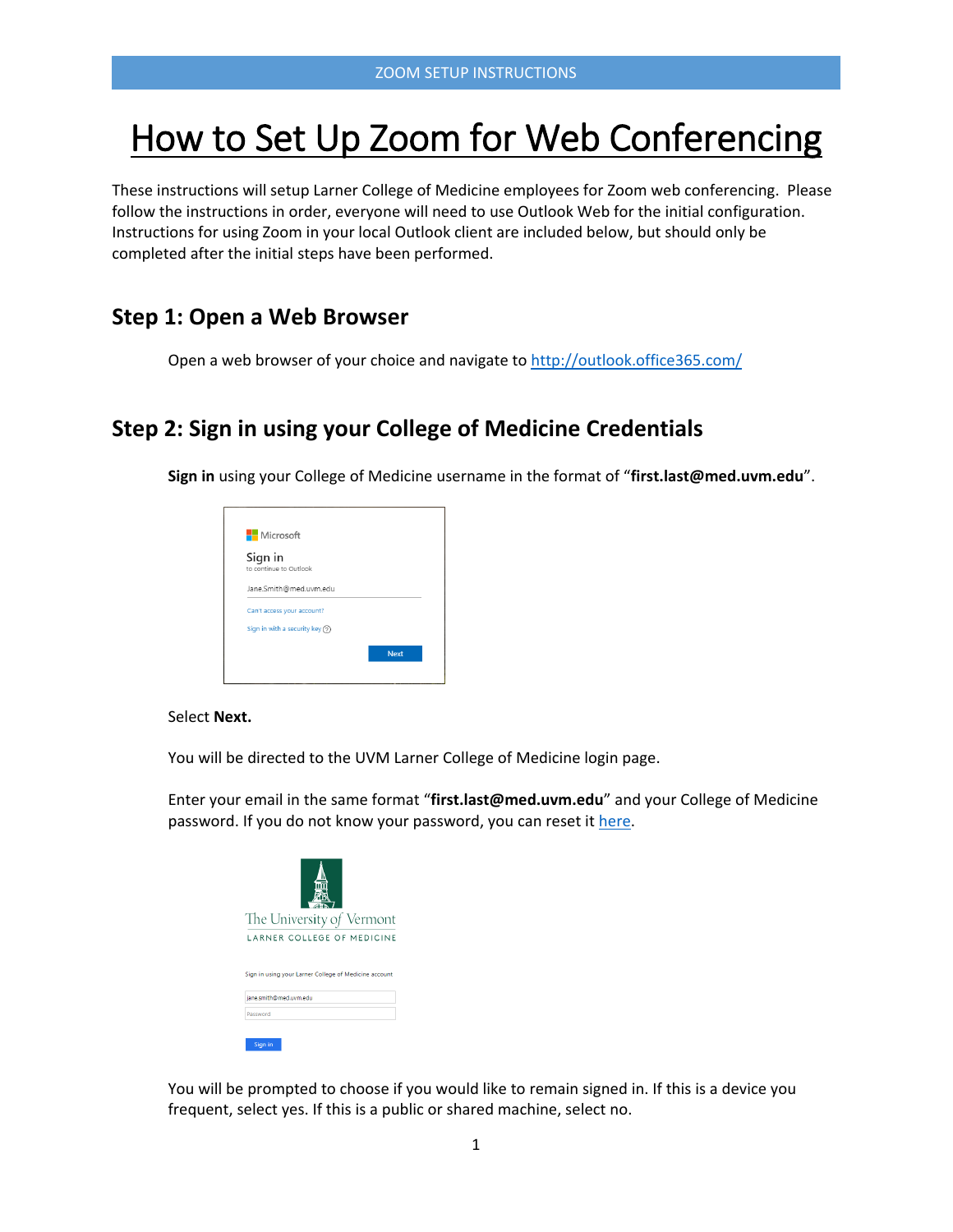## **Step 3: Set Up Zoom within the Outlook Web App**

Outlook will open to your Inbox. Please navigate to your Calendar by selecting the **calendar icon** in the lower left.



A new meeting box will open. Click on the **ellipsis** on the right of the top bar.



 $\frac{1}{\left| \frac{1}{1 \left| 1 \right|} \right|}$ 

A menu will drop down. Select **Zoom**. Then on the menu to the right, click **Settings**.



Now navigate to the bottom of the Zoom menu and choose **Sign in with SSO** by clicking on "**SSO**".

| $\Box$ Zoom                                                             | × |  |  |  |
|-------------------------------------------------------------------------|---|--|--|--|
| Easily add a Zoom meeting to your Outlook Calendar<br>event. Learn more |   |  |  |  |
| Sign In<br>Email                                                        |   |  |  |  |
| Password                                                                |   |  |  |  |
| Stay signed in<br>Forgot password?<br>Sign In                           |   |  |  |  |
| New to Zoom? Sign Up Free<br>Or Sign In with SSO                        |   |  |  |  |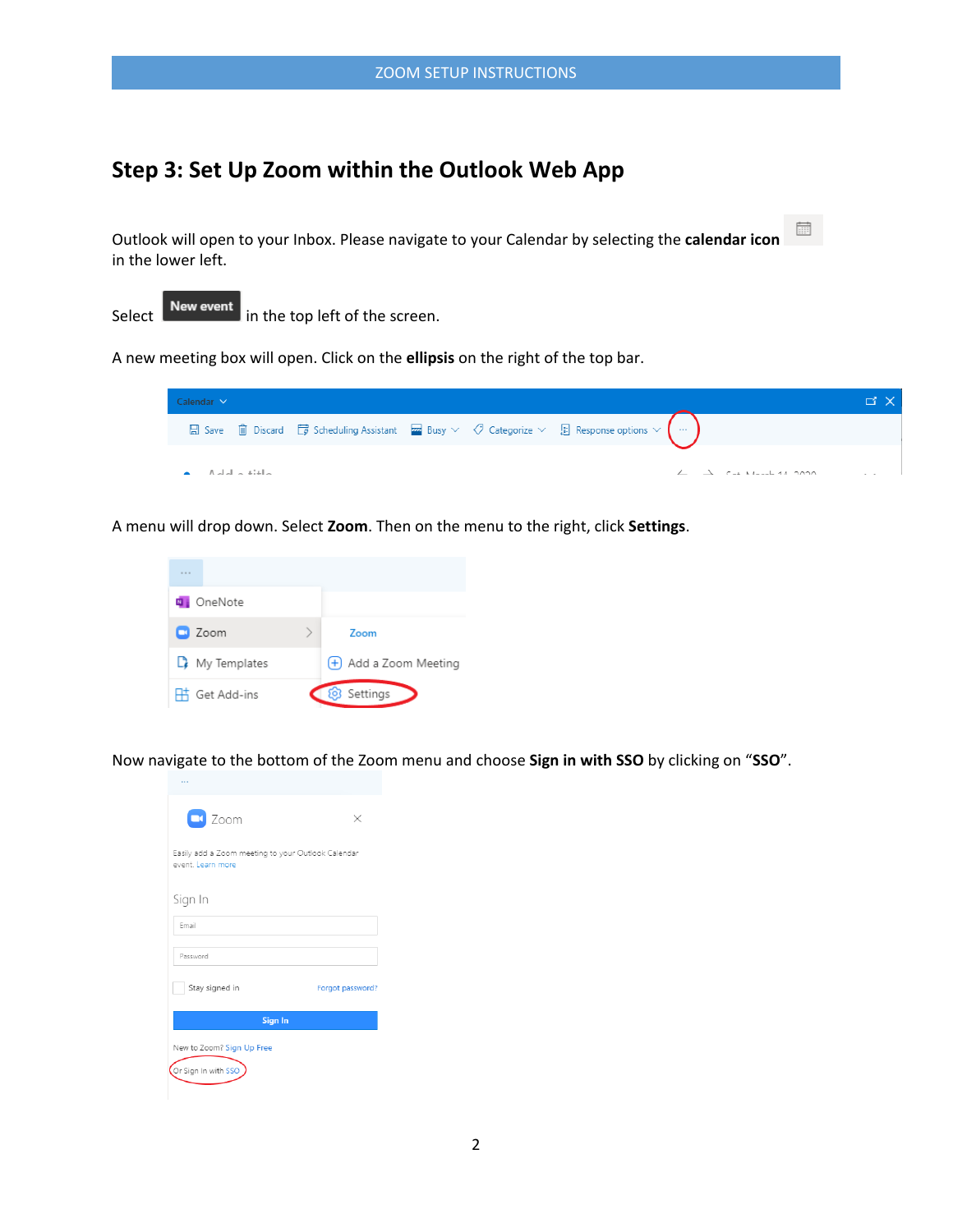You will now enter "**uvmcom**" into the "**Domain**" box.



Choose **Continue.**

Select **Allow** on the subsequent prompt**.**

## **Step 4: How to create a zoom meeting**

Navigate back to your Calendar, select New event

Click on the **ellipsis** on the right of the top bar.



Select **Zoom** and then **Add a Zoom Meeting.**

| <b>Q</b> OneNote          |                      |
|---------------------------|----------------------|
| $\Box$ Zoom               | Zoom                 |
| $\mathbb{D}$ My Templates | + Add a Zoom Meeting |
| H Get Add-ins             | 203 Settings         |

You will notice the title and location of the meeting change.

All of the details can be customized at this point, but do not change the location link.

Select **Save**.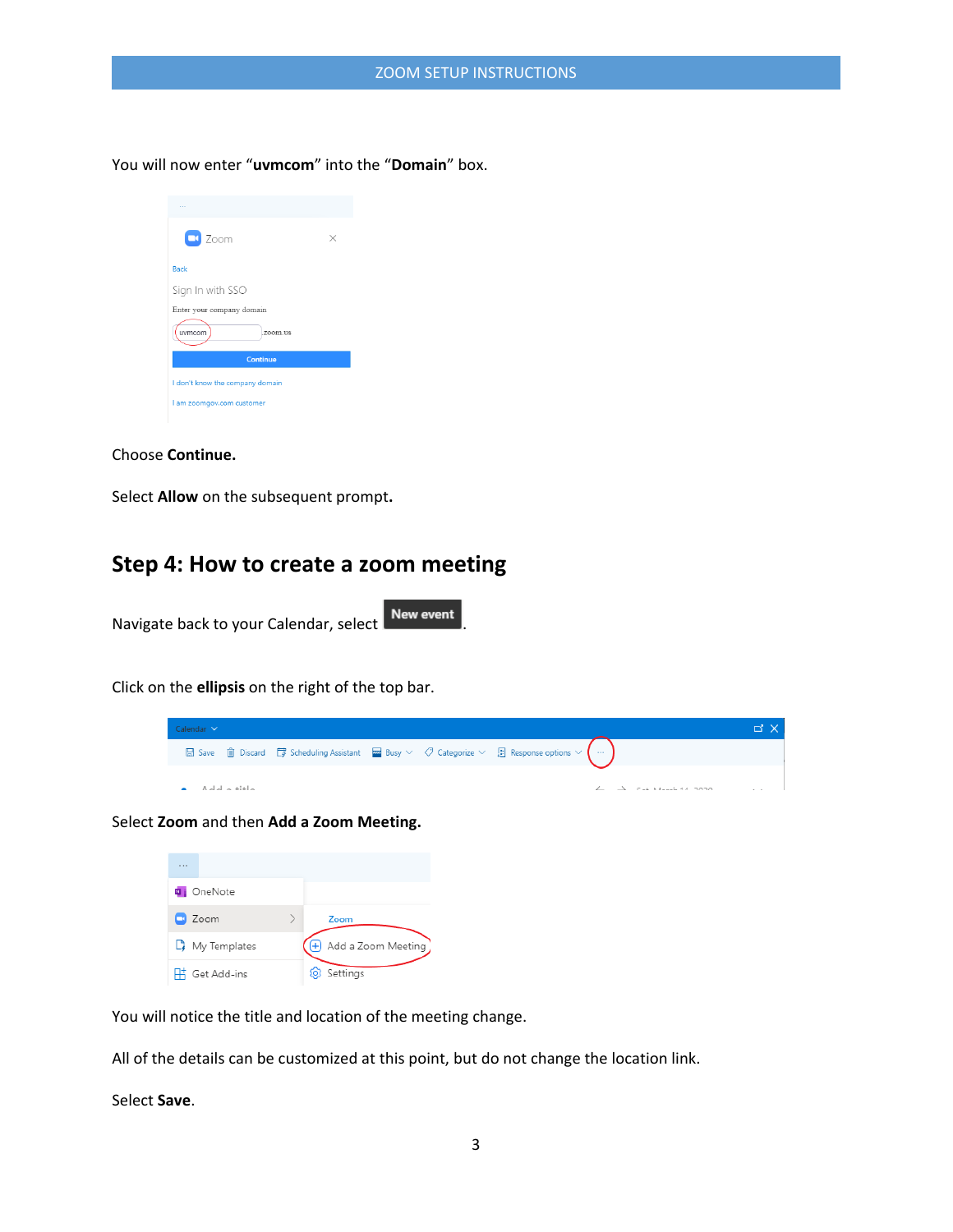# Setting up Zoom on Outlook 2016

Now that the Outlook web app is set up with Zoom, you can set up Zoom on the Outlook 2016 version located on your machine.

## **Step 1: Open the Outlook and Navigate to the Zoom Settings Add-In**

Open Outlook on your machine and click on the calendar icon located in the lower left.

m

Select the **New Meeting** button in the top left.



Locate and click on the **Settings** button on the upper right.



## **Step 2: Configure Zoom Settings**

Now, select the **Sign in with SSO** option on the bottom by clicking on "**SSO**".

zoom.us

Enter "**uvmcom**" into the company domain box.



4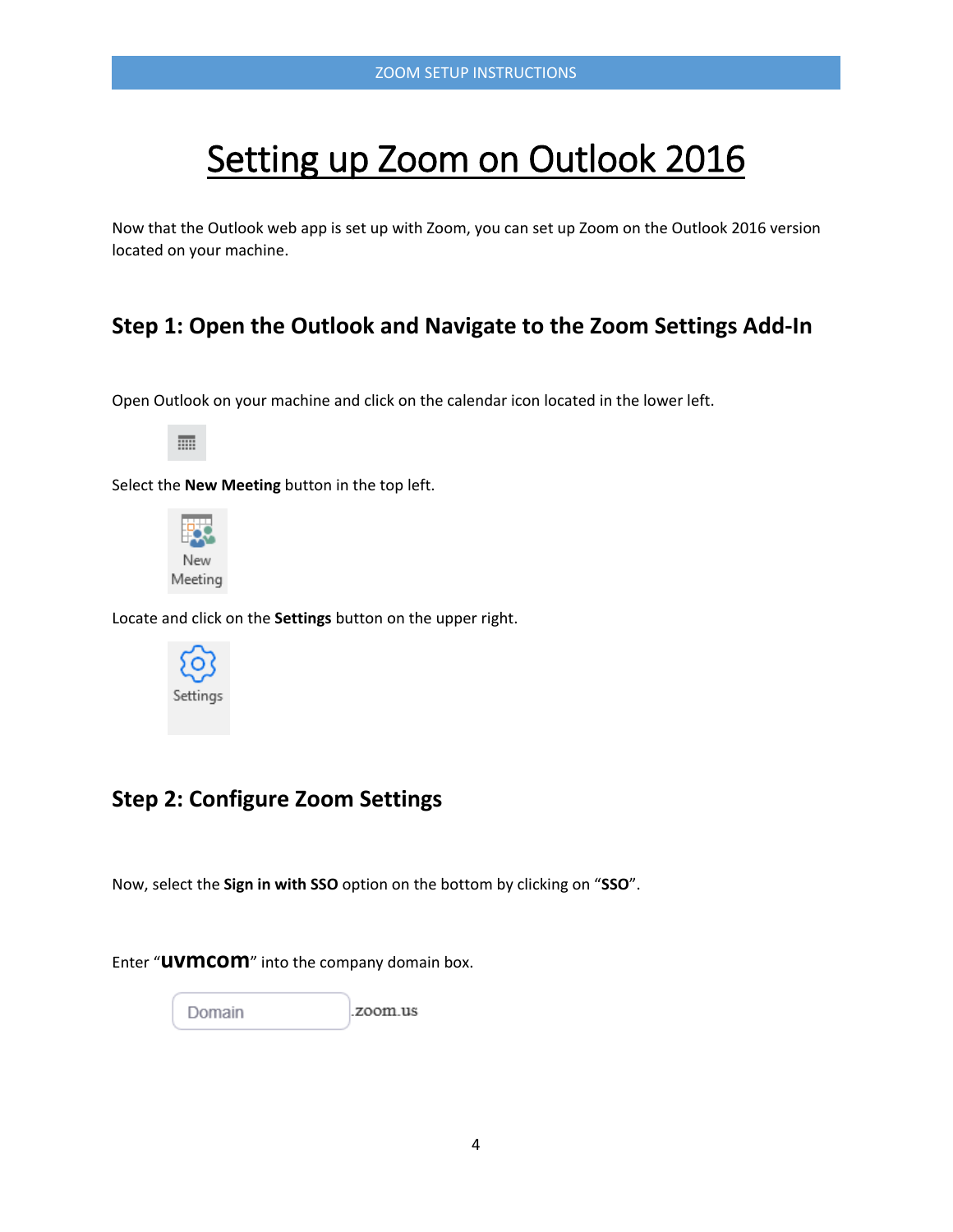### ZOOM SETUP INSTRUCTIONS

A new window will open. Enter your email (Ex. first.last@med.uvm.edu).



You will be directed to the Larner College of Medicine login page. Confirm your email is correct and enter your College of Medicine password.

| Zoom | ×                                                                                                                                                          |
|------|------------------------------------------------------------------------------------------------------------------------------------------------------------|
|      |                                                                                                                                                            |
|      | The University of Vermont                                                                                                                                  |
|      | LARNER COLLEGE OF MEDICINE                                                                                                                                 |
|      | Sign in using your Larner College of Medicine account<br>jane.smith@med.uvm.edu                                                                            |
|      |                                                                                                                                                            |
|      | Sign in<br>Notice: This system is intended for authorized users<br>only. Additional information can be found on the<br><b>Technology Services website.</b> |
|      |                                                                                                                                                            |
|      | 2018 Microsoft Commons Website COMIS Website                                                                                                               |

Click **Sign in**.